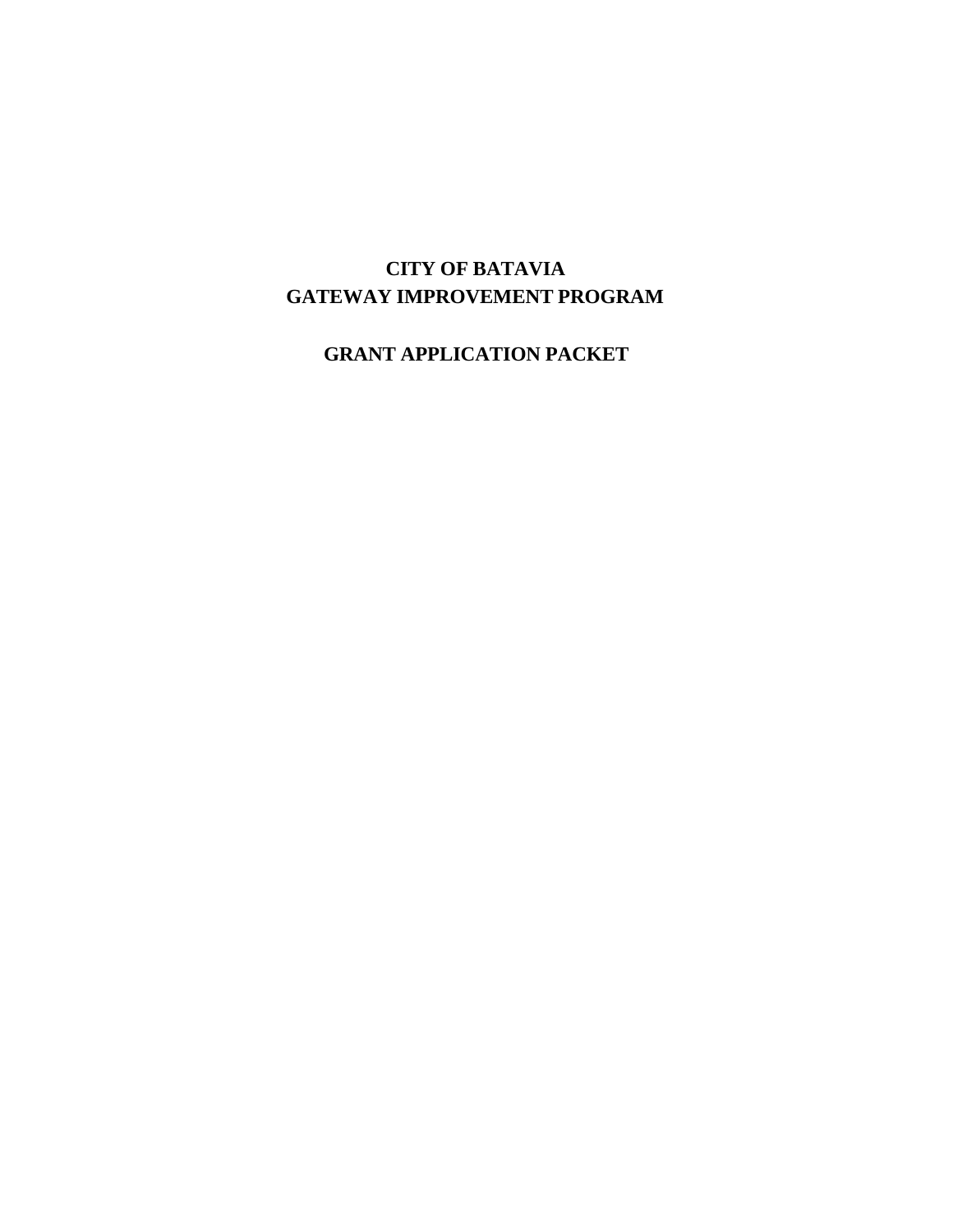## **CITY OF BATAVIA GATEWAY IMPROVEMENT PROGRAM Instructions and Formsfor Grants**

This packet contains information and documents needed to apply for a grant pursuant to the City of Batavia Gateway Improvement Program (GIP). Please read all documentation and forms carefully. Should you have any questions, please call the City's Economic Development Office at (630) 454-2061.

## **STEP BY STEP PROCESS**

#### **Apply for a reimbursement grant:**

- 1. Review the Program Description (Exhibit A of Grant Application) to determine if the improvements you are considering are eligible for a reimbursement grant.
- 2. You will need to work with an architect to prepare architectural renderings concerning a proposed alteration to an exterior building façade and/or work with a landscape designer or landscape architect to prepare a plan showing the design of your landscape or hardscape improvements to the subject property. The plan will be reviewed by the City' s Economic Development Office and Community Development Department for aesthetics, compliance with property improvement regulations and adherence to the general guidelines of the GIP.
- 3. Obtain a J.U.L.I.E. to locate and ensure that no utilities will be impacted by your proposed work.
- 4. Submit this application and your plans to the Economic Development Office, City of Batavia, 100 N. Island Avenue, Batavia, IL 60510. If the application includes proposed alterations to the exterior of a building on the subject property, the applicant must also apply for a building permit from the City's Community Development Department, Building Division. Unless otherwise authorized by the City of Batavia, any building permit application must be submitted in person, with all required supporting materials, at said Building Division located at 100 N. Island Avenue, Batavia, Illinois, 60510.
- 5. You will be required to meet with certain members of the City staff or their designees to discuss your proposed project and grant application. This meeting will take place at the Batavia City Hall, 100 N. Island Avenue in Batavia. Someone representing the City will notify you within fourteen (14) days of the date you have submitted your full application packet to set up such meeting, which, unless due to reasons beyond your control, will be set for a date within fourteen (14) days from the date of said contact. Failure to attend the required meeting may result in your application becoming null and void. If the subject property is located within the City's Historic District, you may be further required to present your project in front of the City's Historic Preservation Commission for its Certificate of Appropriateness approval. You will be notified of this requirement by the City, as applicable. The full Application packet will include all supporting documents set forth on the Gateway Improvement Program Grant Application Form.
- 6. The Batavia City Council's Committee of the Whole will consider your project and grant request, making a recommendation to the full City Council, who shall act as the final approval authority on the grant request.

#### **Gateway Improvement Grant Agreement:**

7. Staff will draft the Gateway Improvement Grant Agreement and Resolution authorizing the Mayor to sign the agreement on behalf of the City of Batavia. The applicant must review and sign this agreement prior to final action by the City Council.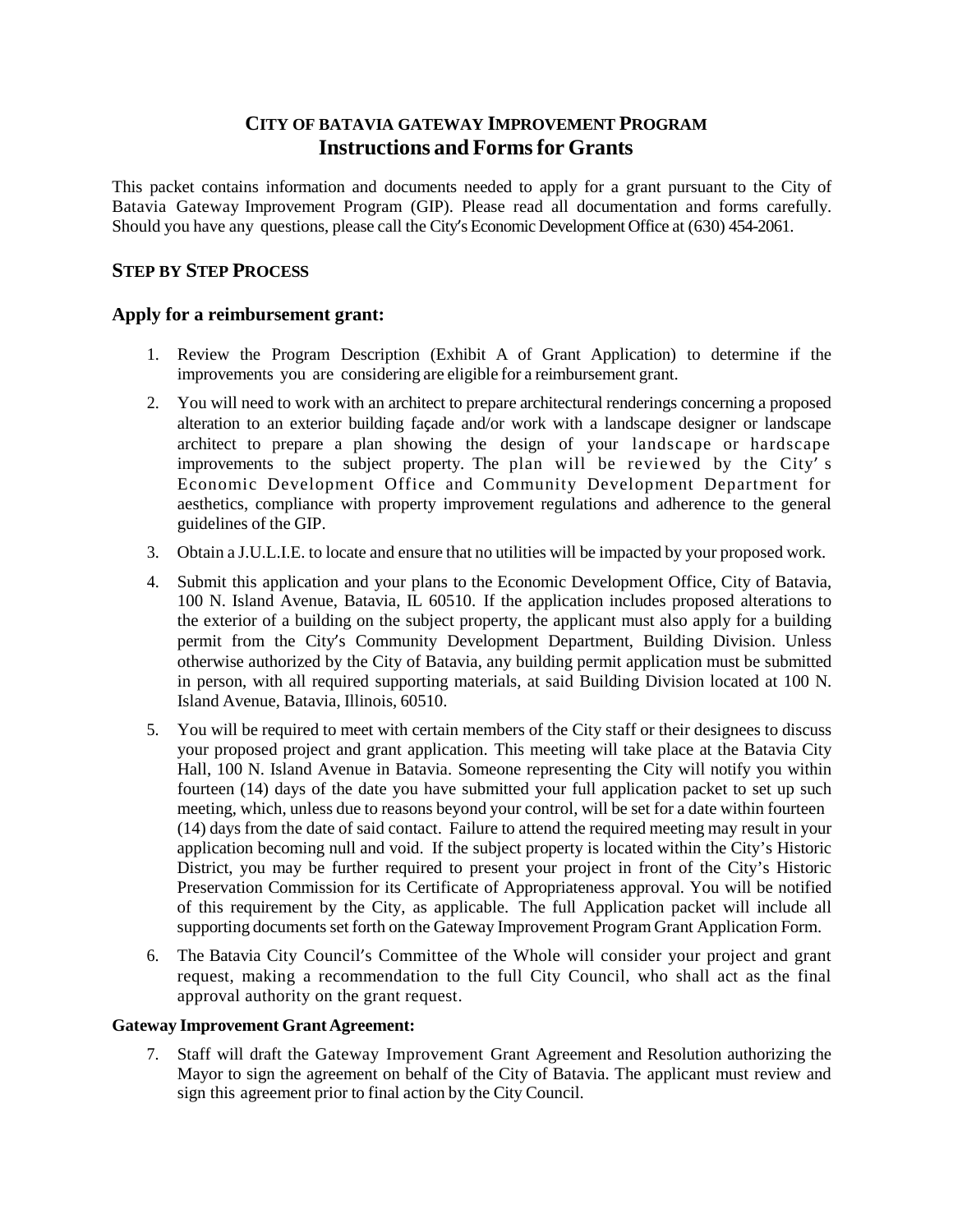- 8. The draft Agreement will be presented to a City Council Committee of the Whole. The Applicant or his/her representative is required to attend this meeting.
- 9. The City Council will take final action on the Agreement. Unless otherwise directed by the Council, you may attend this meeting at your discretion.

#### **Installation/Construction:**

- 10. If any exterior building components are included with your plan, you must apply for a building permit through the City's Community Development Department. All construction activities must be completed pursuant to an approved building permit from the City.
- 11. Obtain a final JULIE location before commencing work.

#### **Completing Building and/or Landscaping/Hardscape Improvements.**

- 12. Grant recipients shall hire their own building contractor and all building improvements shall be undertaken and completed in accordance with approved City building permit and Grant Agreement. All work must be approved by the City's Building Official or his/her designee and shall pay for the work in full before applying for reimbursement from the City.
- 13. Grant recipients will hire their own landscape contractor, cause the completion of landscaping improvements according to landscape improvement plans submitted with the grant application, as depicted on the Grant Agreement exhibits and as approved by the City, and pay for all work in full before applying for reimbursement from the City.

#### **Reimbursement:**

- 14. Request reimbursement by submitting Final Waiver of Lien, Contractor's Affidavit, and Contractor's Sworn Statements to Owner IRS Form W-9 (Applicant may obtain forms from City), before and after photos, etc. to the Planning Division.
- 15. Receive reimbursement check fromCity Finance Office.

#### **Ongoing:**

16. The Gateway Improvement Program Grant Agreement requires you, or any successor property owner, to maintain the improvements for no less than a five-year period. Failure to meet this requirement may result in the City of Batavia requiring grant recipient to pay some or all grant monies disbursed pursuant to the Grant Agreement.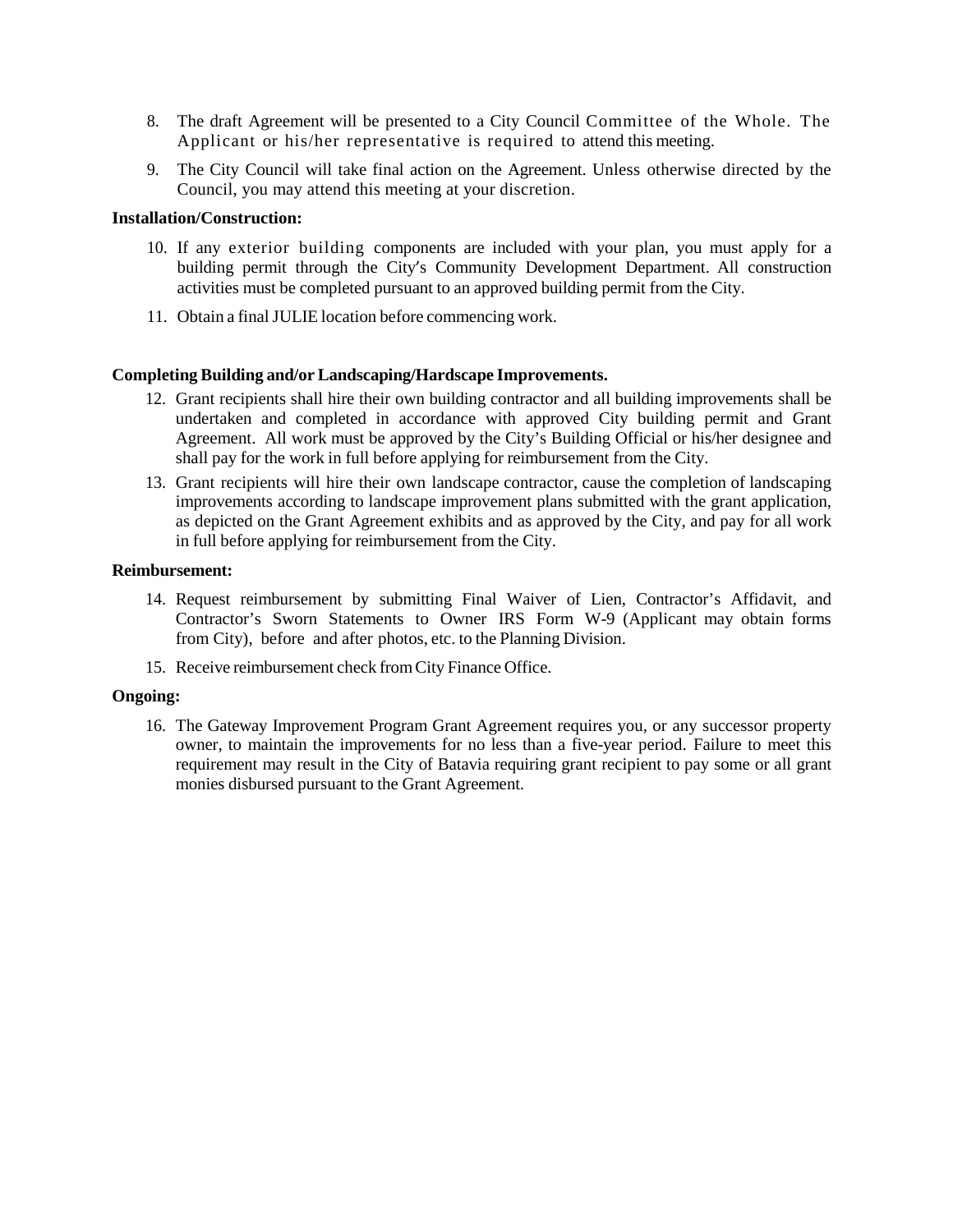City of Batavia 100 N. Island Ave Batavia, IL Economic Development Office 630-454-2061

# City of Batavia Gateway Improvement Grant Application

|                                            | Owner's Name           |
|--------------------------------------------|------------------------|
| Current Zoning                             | Owner's Address        |
| Assessor's PIN ______ - _____ - _____ -    | Owner's Phone Number   |
| Project Type (Check as Applicable)         | Owner's Mobile Phone # |
| Building Façade                            |                        |
| Landscaping/Hardscape                      | Owner's Signature      |
| Building Façade &<br>Landscaping/Hardscape |                        |

Commercial Signage \_\_\_\_\_\_\_

**\*By signing this application I acknowledge:**

1. This project may be subject to the Illinois Prevailing Wage Act (820 ILCS 130/0.01 et. seq.); If **a contractor or subcontractor deems the work is not subject to the Act, the contractor or subcontractor shall then submit to the City, a letter indicating receipt of this notice and their determination that the Act does not apply. If the contractor or subcontractor believes the work is not subject to the Prevailing Wage Act, and it is later determined by the Illinois Department of Labor or a court of competent jurisdiction that prevailing wages should have been paid, the contractor shall indemnify and hold the City harmless therein for all costs and penalties incurred by the City related to the violation, including reasonable attorneys' fees incurred by the City to defend such an action.**

**2. All grants are subject to Federal and State taxes, and are reported to the Internal Revenue Service on Form 1099 (W-9). You are required to provide your taxpayer Form W4 as part of the Corridor Grant Agreement. Property owners and tenants should consult their tax advisor for tax liability information.**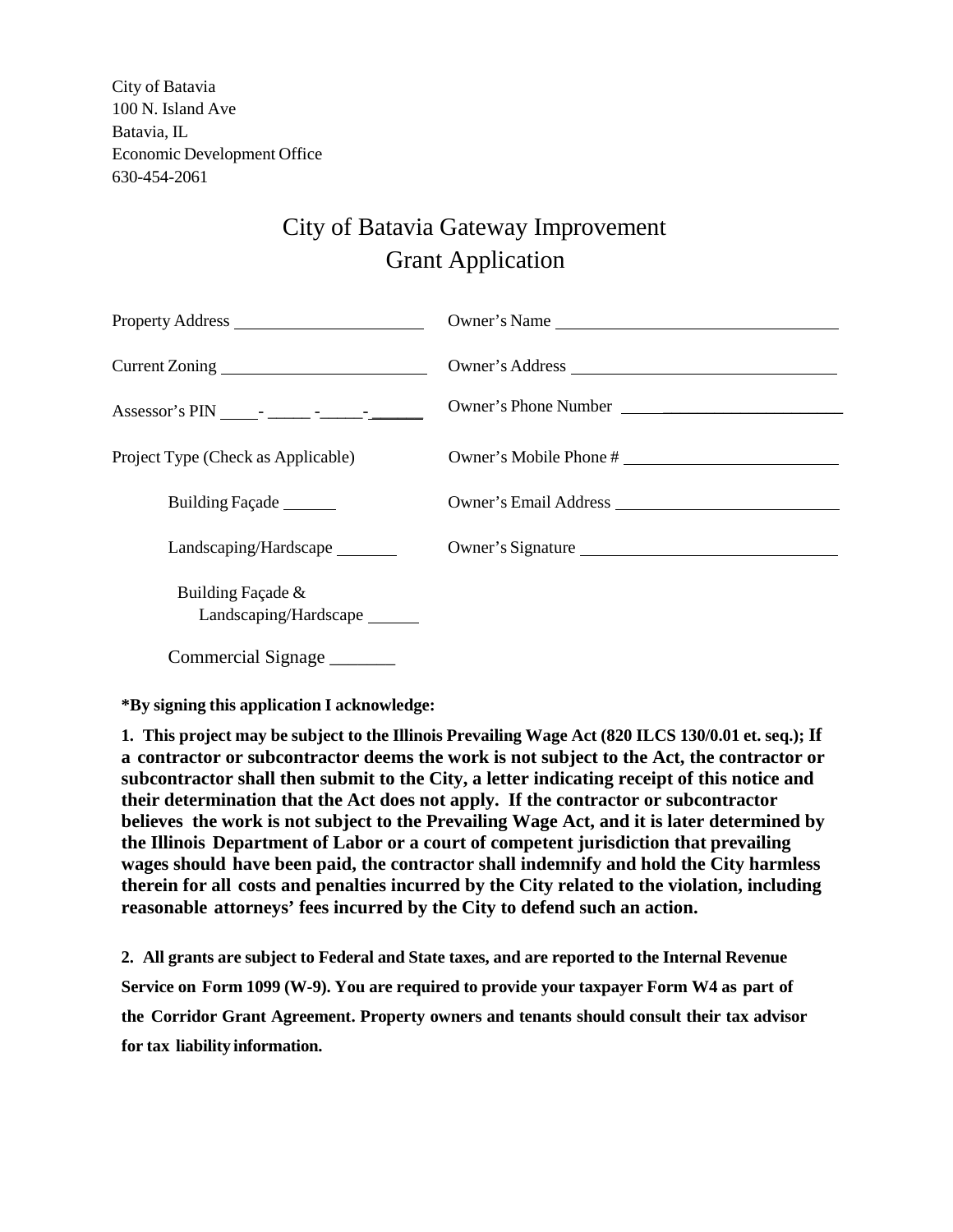## **Required Additional Information to be Submitted with Application**

- 1. Total Anticipated Budget: \$
- 2. Total Anticipated Grant Request: \$ Note: The maximum dollar amounts for various GIP reimbursement grants are as follows:
- a. The manufacture and installation of a new commercial sign (building mounted or freestanding) (up to \$1,000);
- b. The design, purchase and installation of landscape and/or hardscape materials on the property (up to \$10,000);
- c. The construction of street-facing, building exterior improvements (up to \$20,000); or
- d. A combined landscape/hardscape and building exterior improvement (up to \$20,000)
- 3 . For multi-tenant properties, number of tenants/commercial units on property Note: Must include proof that each tenant has been notified of the proposed project
- 4. Provide an itemized list of components included in the proposed project
- 5. Provide completed bids from no fewer than two (2) contractors. Applicant shall include proof (e.g., references, photos) for each contractor showing contractor has successfully completed commercial building construction projects and/or landscaping projects within the Chicago western suburban area.
- 6. Provide a list of the current and, if different, the proposed use(s) of the building/property. Please provide photo(s) showing current conditions of building/property.
- 7. Provide a narrative indicating economic impact of project on the subject property and/or neighborhood and proof that, *but for the City's financial assistance offered through the Grant Agreement*, the proposed project is not financially feasible and applicant would not undertake the project.

#### **Architect Name:**

| $1$ month<br>Audress. |  |
|-----------------------|--|
| Phone/email:          |  |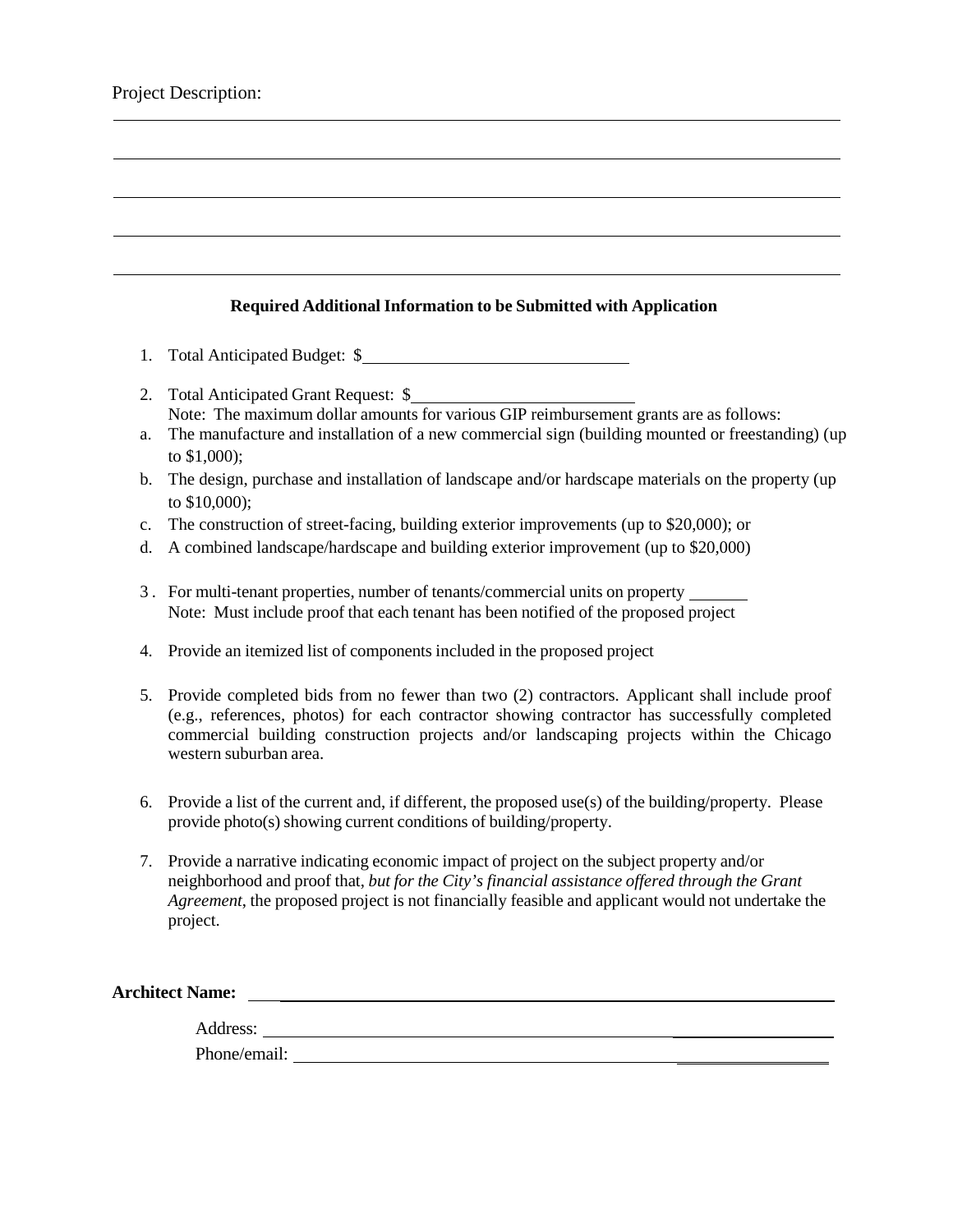| Landscape Designer/Landscape Architect: Name: ___________________________________                                    |
|----------------------------------------------------------------------------------------------------------------------|
|                                                                                                                      |
|                                                                                                                      |
|                                                                                                                      |
|                                                                                                                      |
|                                                                                                                      |
|                                                                                                                      |
| <b>Statement of Understanding:</b>                                                                                   |
| A. I agree to comply with the guidelines and procedures of the Batavia<br>Gateway Improvement Program.               |
| المنافذ المستحدث والمتحدث والمستحدث والمستحدث والمستحدث والمستحدث والمستحدث والمستحدث والمستحدث والمتعادلة والمستحدث |

- B. I understand that I must submit detailed cost documentation, copies of bids, contracts, invoices, receipts and contractors' final waivers of lien upon completion of the approved improvements before any reimbursement payment will be authorized. "Before" and "After" pictures of the project must be submitted before funds will be released.
- C. I understand that, excepting as related to building and/or landscaping/hardscape design, work undertaken before the Batavia City Council's formal approval of the applicant's Gateway Improvement Program Grant Agreement and specifically subject to the proposed grant-eligible activities set forth in this Application and further in the Grant Agreement shall be deemed ineligible for reimbursement from the City of Batavia.
- D. I understand that by submitting this application for grant funds, I am agreeing to allow personnel employed by the City of Batavia to enter onto my property to inspect conditions before, during and after the project is completed up and until the project has received final approval by the City.

## **Signature of Owner/Applicant:**

**Date:**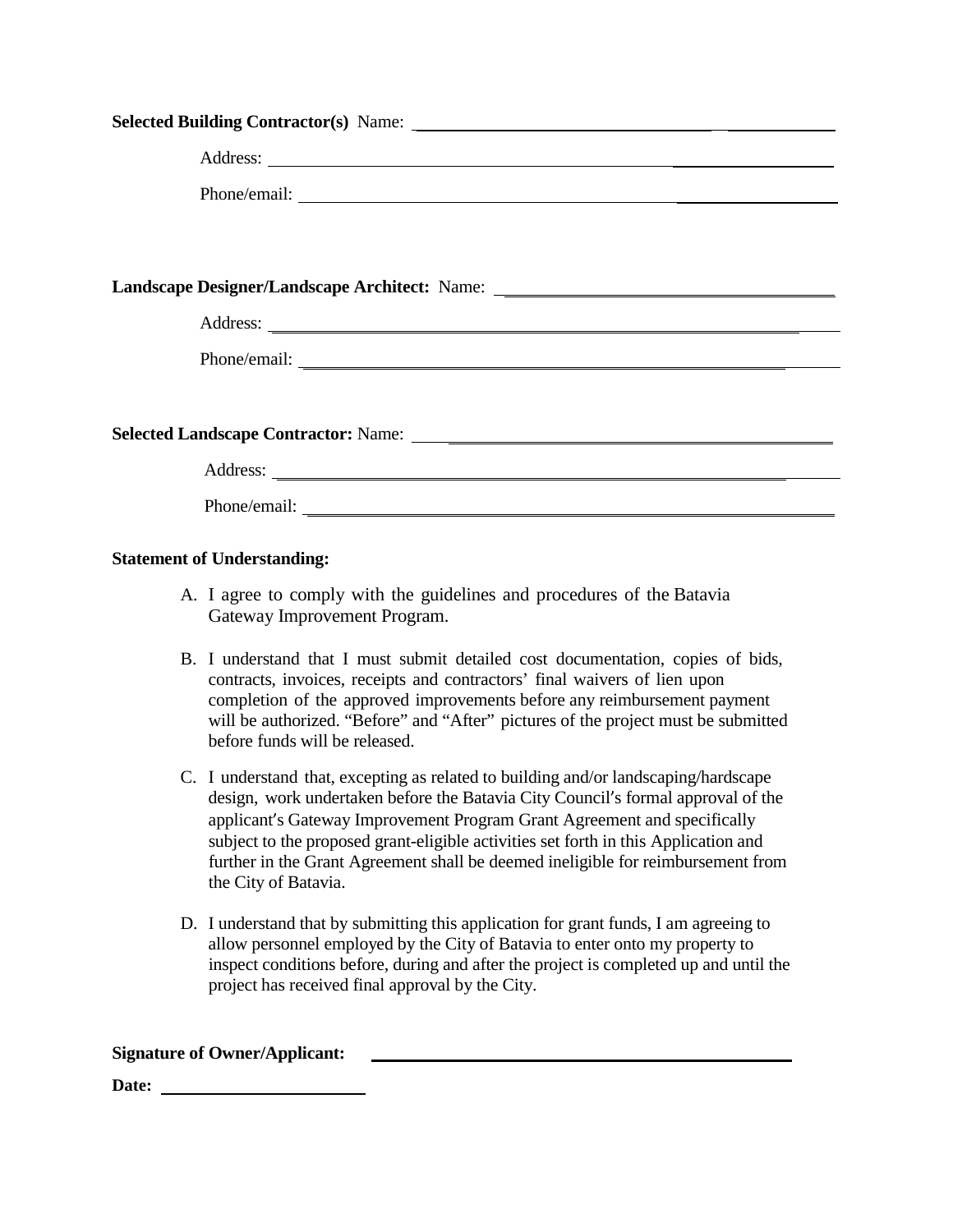# **Exhibit "A" To Application GatewayImprovementProgramDescription**

#### **1. Program Purpose and Intent**

The purpose and intent of the Batavia Gateway Improvement Program (GIP) is to provide opportunities for property owners to improve the aesthetic and financial values of properties located within areas proximate to the City of Batavia's downtown central business district (CBD) and along major arterial streets, or "gateways" leading to this district. The Gateway Improvement Program (GIP) shall promote and financially incentivize exterior, private commercial property improvements that:

- A. Enhance the overall economic vitality and character of the City by providing both unique and familiar visual features near and along its public rights of way.
- B. Protect the general welfare by aesthetically enhancing property located within the defined areas surrounding the CBD and/or gateways.
- C. Increase market values of private real estate, thereby increasing the overall wealth of the community and resulting property tax base, with particular attention paid to properties that are otherwise undervalued or depreciating at the time an application for program grant funds is submitted.

## **2. Eligible Properties**

To be eligible for a GIP reimbursement grant, a property must meet the following criteria:

- A. The property must be located within either the established "buffer area" or along and within the established "Gateway Corridor" areas, as identified in Exhibit 1.
- B. For landscaping/hardscape projects, the specific area where such projects are undertaken must abut and be visible from a public roadway.
- C. For building façade/exterior improvement projects, the building façade in question must be visible from a public roadway.
- D. When considering multiple projects competing for limited grant funds, the following criterial shall be used by the City in determining preference or ranking of projects:
	- i. Visual Impact on the neighborhood/gateway (especially street corner lots);
	- ii. Overall dollar value of the Project;
	- iii. Amount of applicant's matching funds as a percentage of total project costs;
	- iv. Property occupant's status as a retail tax-generating business; and
	- v. Addressing legal, non-conforming physical attributes on the property.
- E. Tax-Exempt properties shall NOT be eligible for a GIP reimbursement grant.
- F. Properties located within a City of Batavia designated Tax Increment Financing District shall not be eligible for a GIP reimbursement grant.

#### **3. Available Gateway Improvement Grants**

- A. Landscaping/Hardscape Projects(Max. Total Grant: \$10,000 or 50% whichever is less.
	- i. Plant Materials (perennials only) and Labor (including raised and curbed planting beds and soil preparation): Up to 50% of total costs.
	- ii. Design Costs: Maximum funding as follows:

Less than 100 feet of Roadway Frontage: 50% or \$2,000, whichever is less.

101et to 200 feet of Roadway Frontage: 50% or \$3,000, whichever is less. 251 feet and greater of Roadway Frontage: 50% or \$4,000, whichever is less.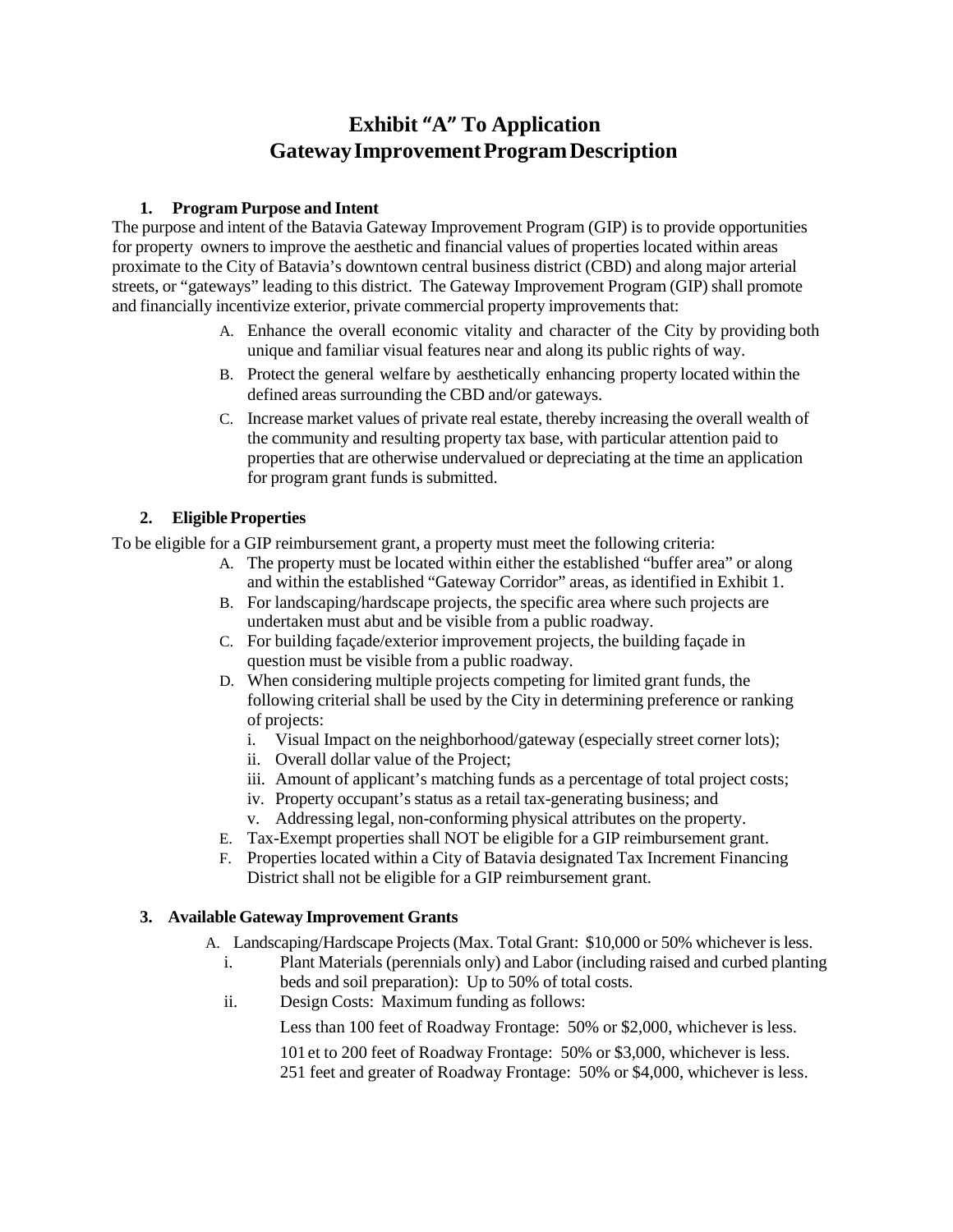- B. Exterior Building Projects (Maximum Total Grant: \$20,000 or 50%, whichever is less.
	- i. Building Materials and Labor: Up to 50% of total costs.
	- ii. Design Costs: Up to 50% or \$2200, whichever is less.
- C. Combined Landscaping and Building Exterior Projects (Maximum Total Grant: \$20,000 or 50%, whichever is the lesser.
- D. Sign Projects (Either installed on a building façade or as a free-standing mounument) \$1000 or 50% of total costs, whichever is less.

Maximum grant values shown above in Sect. 3(A) and 3(B) shall be applicable but in no case shall any single grant or a combination of one or more grants for a single property in total exceed \$20,000 in any fiscal year (Calendar Year, January  $1<sup>st</sup>$  through December 31 $<sup>st</sup>$ ).</sup>

## **4. Eligible Activities for GIP Grant Funding**

The following property improvements are eligible for GIP grant funding:

- A. Building Exterior Improvements, including attached signage. Grant funds shall only be disbursed under this program to reimburse costs of street-facing improvements.
- B. Front yard/street yard landscaping/hardscape improvements in areas located between a public street and the fronting building exterior.
- C. Driveways and lot-interior walkways.
- D. Free-standing monument signs, exclusive of individual panels advertising multiple tenant in a single sign.
- E. For all activities proposed for properties also located within the City's designated Downtown Historic District, before any grant application can be considered by the City Council, the grant applicant must first obtain approval for the proposed grant activity(ies) from the City's Historic Preservation Commission, as applicable. Questions concerning this requirement should be addressed to the City's Building Official at 630-454-2700.

## **5. Ineligible Costs:**

The following items are not eligible for reimbursement grants under the City of Batavia Gateway Improvement Program:

- A. Building Permit Fees and other related costs.
- B. Required remedies to code violation(s) pursuant to a formal notification from the City of Batavia of said violation(s)
- C. Work completed by the owner/applicant or other non-Third Party contractor.
- D. Work, excepting design related materials, that is undertaken prior to the City Council's formal approval of the subject Gateway Improvement Grant Agreement.

## **6. Commencement of Work:**

To reiterate, excepting for design-related work, only after the Gateway Improvement Program Grant Agreement is approved by the City Council, can work commence. DO NOT START BEFORE -- YOU WILL NOT BE REIMBURSED FOR WORK DONE PRIOR TO CITY COUNCIL APPROVAL OF THE GATEWAY IMPROVEMENT PROGRAM GRANT.

## **7. Completion of Work:**

All improvements must be completed within 180 calendar days of Corridor Improvement Agreement approval, unless otherwise authorized by the City for a maximum of a one (180) day extension. If all work components in the proposed project are not completed by the end of the extension, the City will have no obligation to reimburse the owner/applicant.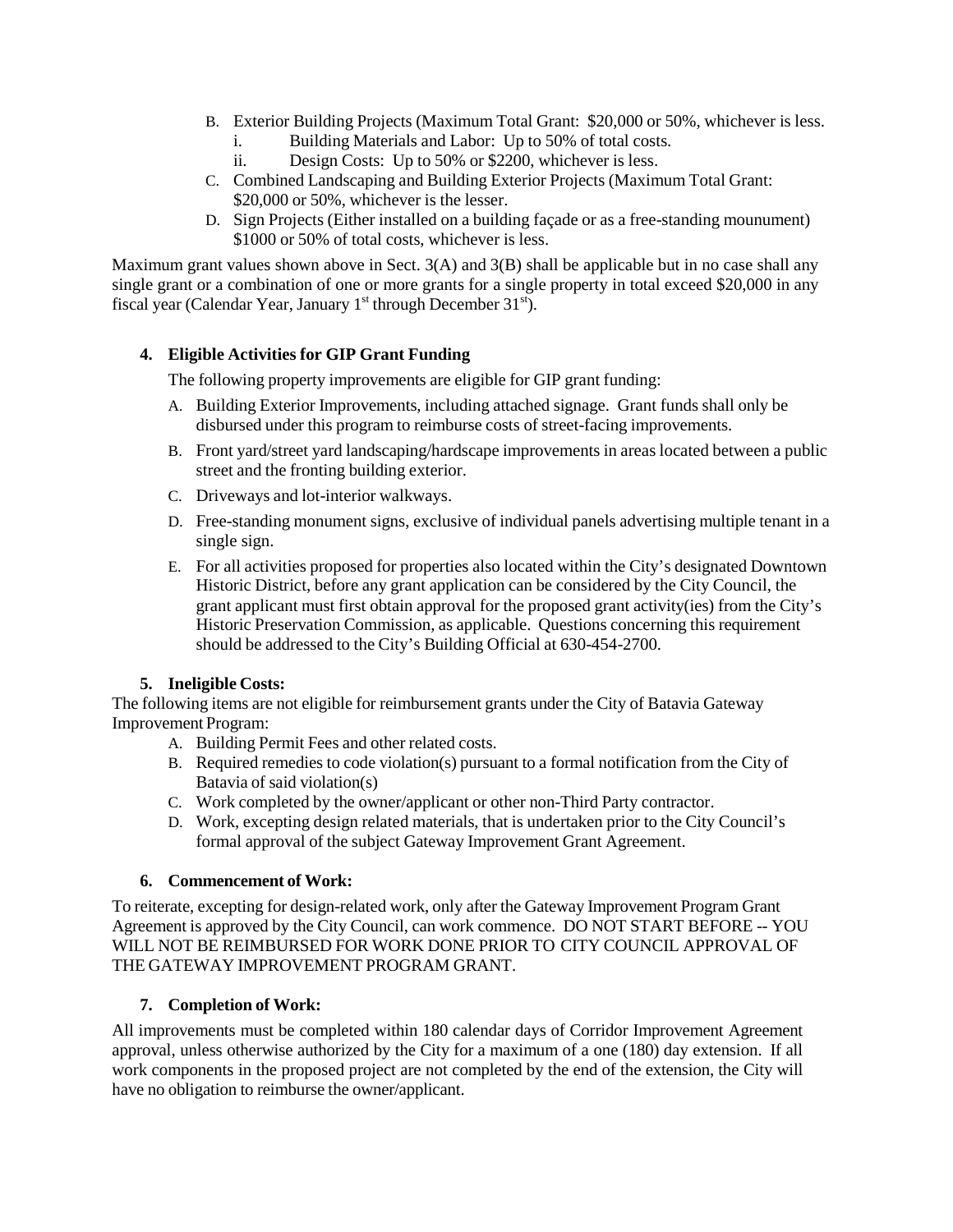#### **8.** Reimbursement Payments:

Upon completion of the work, the owner or tenant must submit copies of all design invoices, contractor's statements, other invoices, proof of payment, and notarized final lien waivers to the City of Batavia's Economic Development Office, as evidence that the owner or tenant has paid the architect and contractor(s). You should use the attached forms for the contractor's statement and final lien waivers. Payment will be authorized upon completion of all work items as originally approved and receipt of all required documents.

The City Administrator, or his/her authorized designee, may authorize reimbursement upon completion of all work subject to the Grant Agreement and as approved by the City of Batavia's Community Development Department.

Reimbursement for design services will be made at the same time reimbursement is made for improvements, and only if a Gateway Improvement Program Agreement has been approved by the City Council.

All improvements shall be installed in accordance with the approved plan. Minor revisions as may be approved by City's Economic Development Office, in consultation with the City's Community Development Director, or his/her designee, and, as applicable, the City's Historic Preservation Commission, due to availability of landscaping, hardscape or building materials, conditions not known at the time of design, and similar circumstances beyond the Applicant's control. THIS IS A REIMBURSEMENT PROGRAM -- YOU MUST PAY YOUR ARCHITECT, CONTRACTORS AND SUPPLIERS BEFORE YOU RECEIVE PAYMENT FROM THE CITY.

Reimbursement grants are subject to Federal and State taxes, and are reported to the Internal Revenue Service on Form 1099. You are required to provide your taxpayer ID number or social security number as part of the Gateway Improvement Program Grant Agreement. Property owners and tenants should consult their tax advisor for tax liability information.

## **9. MaintenancePeriod:**

The property owner and tenant shall be responsible for maintaining the improvements without alteration for three (3) years. A restrictive covenant limiting alterations may be required by the City Council at the time of approval of the Gateway Improvement Program Grant Agreement. A waiver from this requirement may be granted by the City Council following a recommendation from the City Administrator, upon submittal of evidence of hardship or unusual circumstances. If no such waiver has been issued by the City, the City may "clawback" grant reimbursement funds from the property owner according to the following schedule:

If maintenance discontinues for a period of sixty  $(60)$  days between April 1<sup>st</sup> and October 31st: Anytime during the first 12 months of grant funds disbursement: 100% of all funds disbursed Anytime during the period between 12 months and 24 months: 67% of all funds disbursed Anytime during the period between 24 months and 36 months: 33% of all funds disbursed